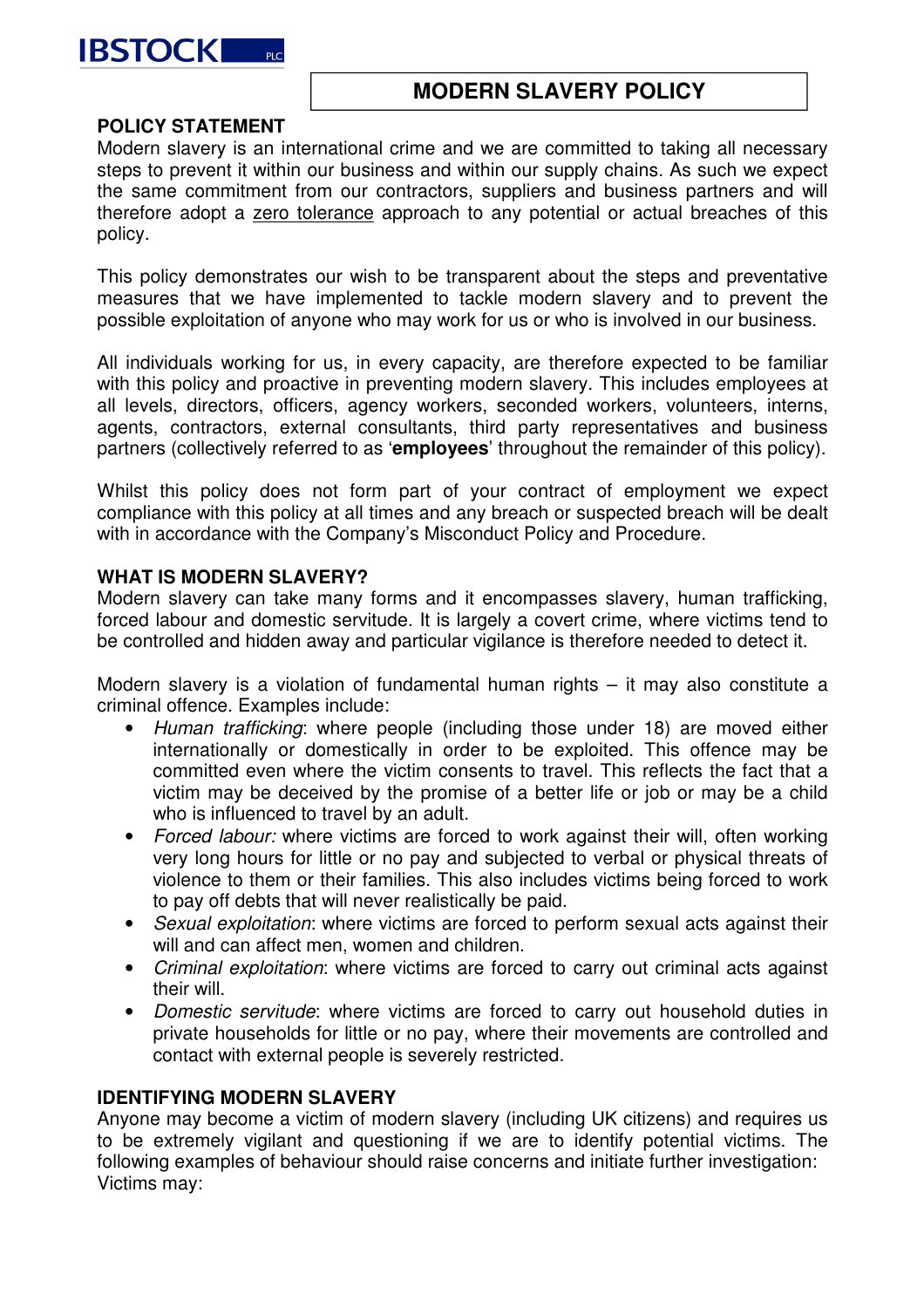- Appear withdrawn, look malnourished or unkempt, or show signs of physical or psychological abuse.
- Rarely be allowed to travel on their own, seem under the control and/or influence of others, rarely interact or appear unfamiliar with their neighbourhood or where they work.
- Be living in dirty, cramped or overcrowded accommodation and/or living and working at the same address.
- Have no identification documents, have few personal possessions and always wear the same clothes day in day out.
- Have little opportunity to move freely and may have had their travel documents retained (e.g. passports).
- Be dropped off/collected for work on a regular basis either very early or late at night.
- Avoid eve contact, appear frightened or hesitant to talk to strangers and fear law enforcement agencies for many reasons (such as not knowing who to trust or where to get help, fear of deportation, and fear of violence to the individual or their family).

# **WHAT ARE MY RESPONSIBILITIES IN RESPECT OF MODERN SLAVERY?**

Everyone who works for us, or is under our control is responsible for helping to bring modern slavery to an end. Preventing, detecting and reporting modern slavery in any part of our business or supply chains is everyone's collective responsibility.

However, we don't expect you to become a detective. We believe that by raising awareness of the existence and types of modern slavery, and educating you about indicators that may suggest it is taking place will assist us to be more alert to the issue and encourage reporting of suspected incidences of modern slavery.

All **recruiting managers** must ensure that:

- Recruitment suppliers are only used who appear on our approved list and who have provided documentary proof of the steps they have taken to prevent modern slavery.
- All staff, including agency workers, have a written contract of employment and that they have not had to pay any direct or indirect fees to obtain work.
- All staff are legally able to work in the UK and that any agency has conducted these checks prior to providing candidate details to us.
- Proof of names and residential address are checked during the recruitment and on-boarding process. If there appears to be a high number of people residing at the same address this in itself may indicate potential exploitation.
- All workers are aware of their statutory rights including sick pay, holiday pay and any other benefits they may be entitled to.

All **managers** should:

- Ask questions about the people in your team they may tell you something that might indicate that they are in an exploitative situation.
- Follow up anything an individual tells you that raises concern they may tell you for example that they have to pay for accommodation, food, transport or other services to a third party or agency.

All **employees** should:

• Remain vigilant and if you suspect that someone is being controlled or forced by someone else to work or provide services, tell your manager or other appropriate person such as a member of the HR Team.